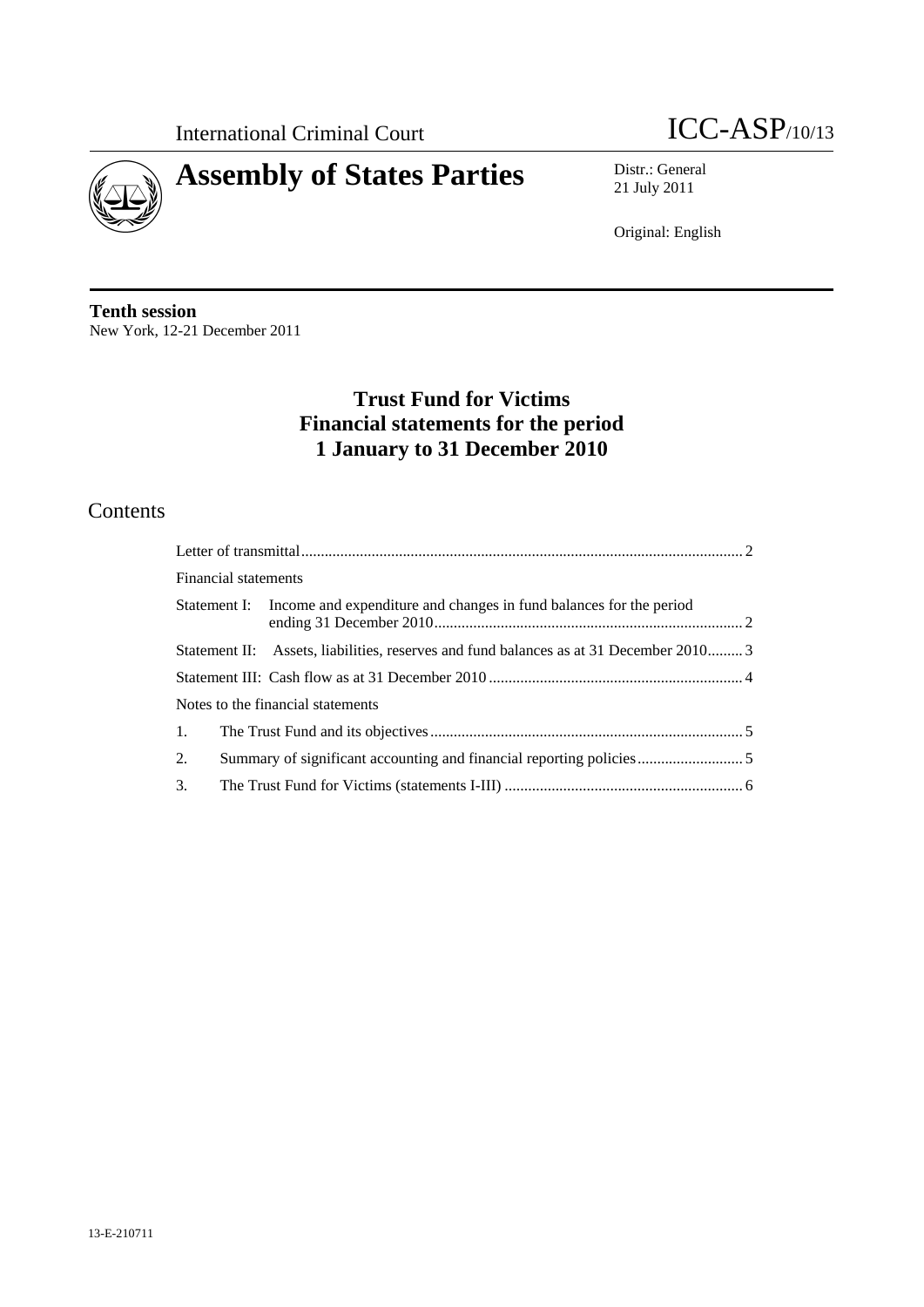# **Letter of transmittal**

31 March 2011

In accordance with Financial Regulation 11.1, I have the honour to submit the financial statements of the Trust Fund for Victims for the financial period 1 January to 31 December 2010.

> (Signed) Silvana Arbia Registrar

Ms. Helen Feetenby Director National Audit Office 157 Buckingham Palace Road London SW1W 9SS United Kingdom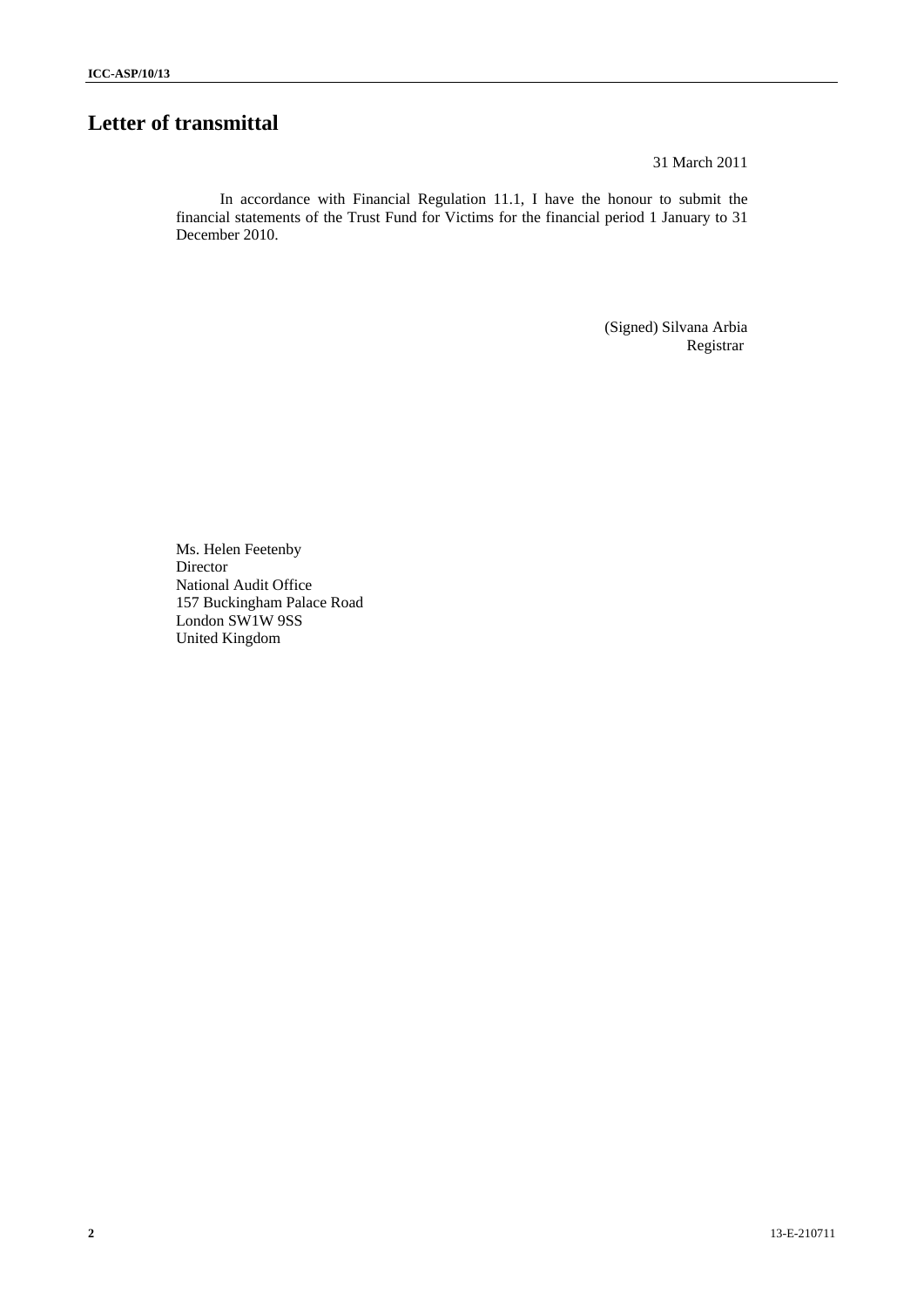# **Independent auditor's opinion and report to the Board of Directors of the Trust Fund for Victims and the Assembly of State Parties**

I have audited the financial statements of the Trust Fund for Victims for the year ended 31 December 2010. These comprise of Statement I, Income and Expenditure and Changes in Fund Balances; Statement II, Statement of Assets, Liabilities, Reserves and Fund Balances; Statement III, Statement of Cash Flow and the related notes. These financial statements have been prepared under the accounting policies set out within them.

### **Registrar's Responsibility for the Financial Statements**

The Registrar is responsible for the preparation and fair presentation of the financial statements in accordance with United Nations System Accounting Standards and the requirements of the Financial Regulations as authorised by the Assembly of State Parties. The Registrar is also responsible for such internal control as she determines is necessary to enable the preparation of financial statements that are free from material misstatement, whether due to fraud or error.

### **Auditor's Responsibility**

My responsibility is to express an opinion on the financial statements based on my audit in accordance with Regulation 12 of the Financial Regulations. I conducted my audit in accordance with International Standards on Auditing issued by the International Auditing and Assurance Standards Board. Those standards require me and my staff to comply with ethical requirements and to plan and perform the audit to obtain reasonable assurance about whether the financial statements are free from material misstatement.

An audit involves performing procedures to obtain audit evidence about the amounts and disclosures in the financial statements. The procedures selected depend on the auditor's judgment, including the assessment of the risks of material misstatement of the financial statements, whether due to fraud or error. In making those risk assessments, the auditor considers internal controls relevant to the Trust Fund for Victims' preparation and fair presentation of the financial statements, in order to design audit procedures that are appropriate in the circumstances. An audit also includes evaluating the appropriateness of the accounting policies used and the reasonableness of accounting estimates made by the Registrar, as well as the overall presentation of the financial statements.

In addition, I am required to obtain evidence sufficient to give reasonable assurance that the revenue and expenditure reported in the financial statements have been applied to the purposes intended by the Board of Directors and the Assembly of State Parties and the financial transactions are in accordance with the Financial Regulations.

I believe that the audit evidence I have obtained is sufficient and appropriate to provide a basis for my audit opinions.

#### **Opinion on financial statements**

In my opinion:

(a) the financial statements present fairly, in all material respects, the financial position of the Trust Fund for Victims as at 31 December 2010 and the results for the year then ended; and

(b) the financial statements have been properly prepared in accordance with United Nations System Accounting Standards and the Financial Regulations authorised by the Assembly of State Parties.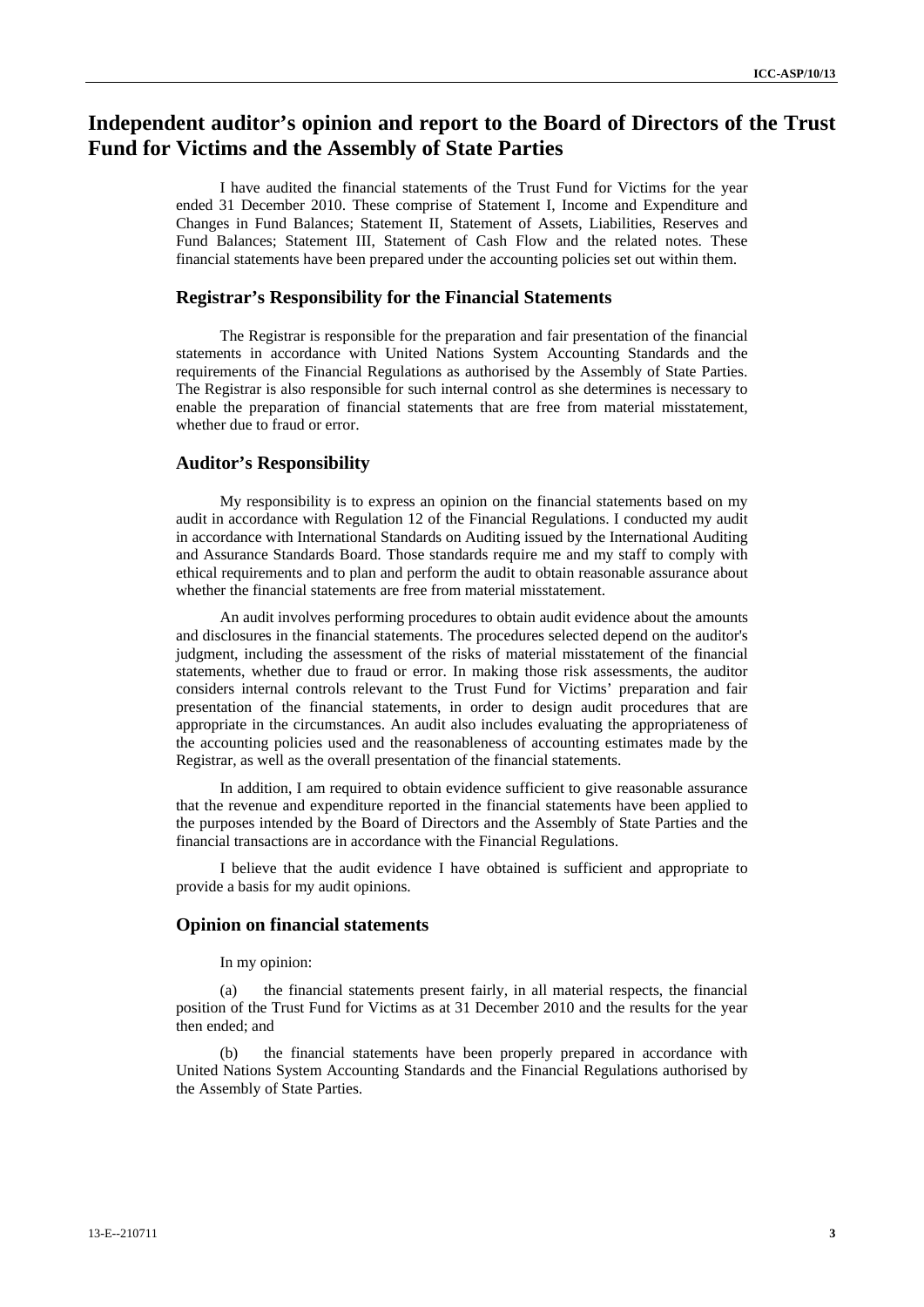### **Opinion on Regularity**

In my opinion, in all material respects, the revenue and expenditure have been applied to the purposes intended by the Board of Directors and Assembly of State Parties and the financial transactions conform to the Financial Regulations.

### **Matters on which I report by exception**

I have nothing to report in respect of the following:

Under the letter of engagement, I am required to report to you if, in my opinion:

(a) proper accounting records have not been kept; or

(b) I have not received all of the information and explanations I require for my audit; or

(c) effective systems of internal control are not in place.

### **External Auditor's Report**

In accordance with Regulation 12 of the Financial Regulations, I have also issued an External Auditor's Report on my audit of the Trust Fund for Victims financial statements.

> Amyas C E Morse Comptroller and Auditor General United Kingdom External Auditor

National Audit Office 157-197 Buckingham Palace Road Victoria London SW1W 9SP

July 2011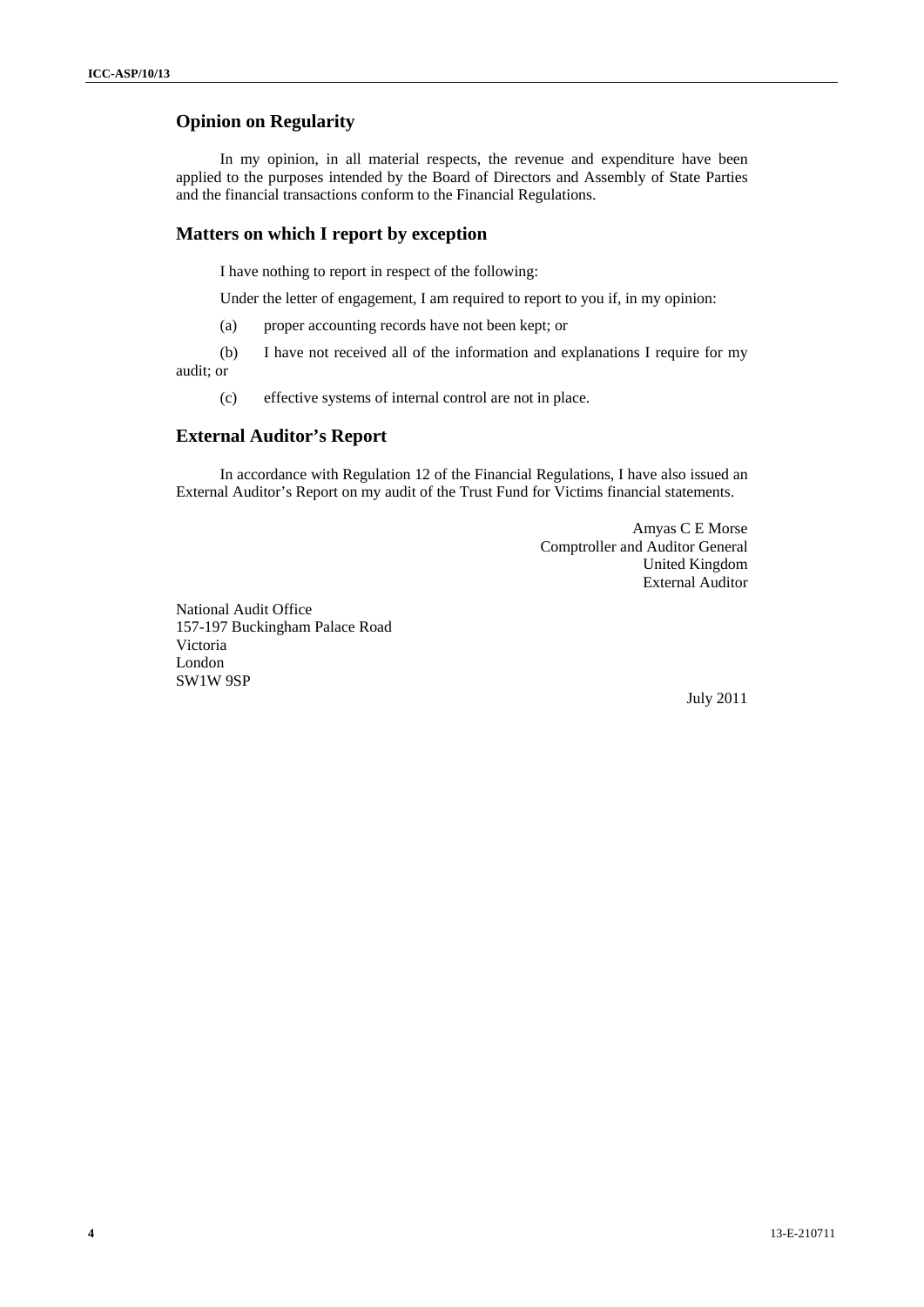# **External Auditor's Report on the 2010 Financial Statement Audit**

The aim of the audit is to provide independent assurance to the Board of Directors; to add value to the Fund's financial management and governance; and to support the objectives of the Fund's work.

The Comptroller and Auditor General is the head of the National Audit Office (NAO), the United Kingdom's Supreme Audit Institution. The Comptroller and Auditor General and the NAO are independent of the United Kingdom Government and ensure the proper and efficient spending of public funds and accountability to the United Kingdom's Parliament. We audit the accounts of all central public sector bodies as well as a number of international organizations. The NAO provides external audit services to a number of international organizations, working independently of its role as the Supreme Audit Institution of the United Kingdom.

## **Contents**

### **Executive Summary**

We have provided an unqualified audit opinion on the 2010 financial statements – which present fairly in all material respects the financial position and the results of operations and cash flows for the period. Our audit revealed no weaknesses or errors which we considered to be material to the accuracy, completeness and validity of the financial statements.

2. As well as a commentary on the current financial position of the Trust Fund for Victims ("the Fund") this report also documents our findings in the following areas:

Objective setting for the Fund in regard to its budget. We have reviewed the objectives set by the Assembly of State Parties in the approval of the overall budget for the Fund and have made recommendations to improve the usefulness of these objectives for both the Fund and the Assembly of State Parties.

(b) The future sustainability of the Fund. We have reviewed the Fund's reliance upon voluntary contributions and have made recommendations which build upon those of last year in regards to increasing donations through an online donations site. We have also considered the effects of the first International Criminal Court judgement which could oblige the Fund to make reparation payments.

Open tendering for future contracts. With the Fund's first open tendering for contracts now underway we have taken the opportunity to make recommendations to ensure that the Fund can extract the maximum benefit from an altered procurement approach.

Governance Issues. We have revisited all the recommendations in our last report. Progress has been made in many areas however some of the governance issues have been readdressed and further recommendations made.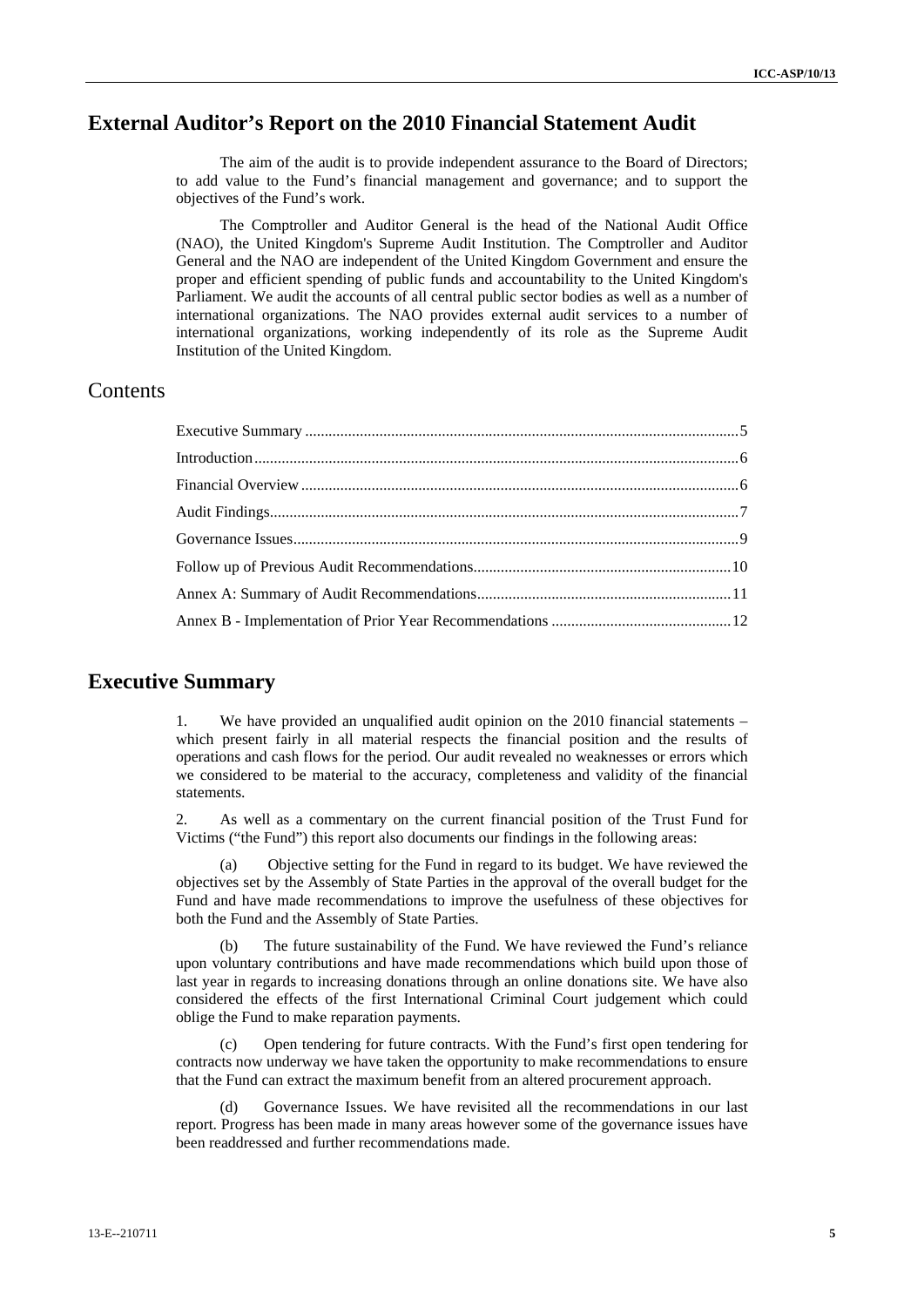# **Introduction**

3. We audited the 2010 financial statements of the Trust Fund for Victims in accordance with the Financial Rules and Regulations and in conformity with International Standards on Auditing. In our opinion, the financial statements present fairly, in all material respects, the financial position and the results of operations and cash flows for the period. They have been prepared in accordance with United Nations Systems Accounting Standards and the Trust Fund for Victims' stated accounting policies and, in all material respects, the transactions have been made in accordance with the financial regulations and applied to the purposes intended by the Rome Statute.

4. The audit included a review of the Fund's accounting procedures; an assessment of internal controls; and such tests of the accounting records and other supporting evidence as we considered necessary in the circumstances. Our audit procedures are designed primarily for the purpose of forming an audit opinion. Finally, an examination was carried out to ensure that the financial statements accurately reflected the Fund's accounting records and were fairly presented.

5. The main observations and recommendations from our audit are set out below and are summarised at **Annex A**. Action taken by management in response to our 2009 recommendations are set out at **Annex B**

6. This report has been prepared for the sole use of the Trust Fund for Victims and the International Criminal Court. It must not be disclosed to any other third party, or quoted or referred to, without the written consent of the National Audit Office (NAO) and no responsibility is assumed by the NAO to any other person.

# **Financial Overview**

7. The Trust Fund for Victims was created by the Rome Statute and fulfils two mandates for victims of crimes under jurisdiction of the ICC, and their families: **Reparations**: implementing Court-ordered reparations awards against a convicted person when directed by the Court to do so. While several cases are pending before the International Criminal Court (ICC), none has reached the reparation stage to date; and **General Assistance**: using voluntary contributions from donors to provide victims and their families in situations before the Court with physical rehabilitation, material support, and/or psychological rehabilitation.

8. In 2010 the ICC had yet to complete proceedings on the first trial being held and thus there was no expenditure under the first mandate. All expenditure of the Fund relates to the second mandate or to administration costs.

9. Income for the Trust Fund increased by 31 percent, with voluntary contributions increasing from  $\epsilon 1.2$  million to  $\epsilon 1.6$  million. Over  $\epsilon 600,000$  of voluntary contributions were received from Germany in this year, representing a large proportion of the total income for 2010.

10. Income from interest on cash deposits increased by 20 percent from €40,070 to €48,700. However this is still substantially lower than the interest received in 2008 which was €135,927. This is a result of a change in the ICC's investment policy in 2009 following the global financial crisis. In 2009 the Court used saving accounts as opposed to time deposits in order to keep funds liquid and this resulted in a significantly lower interest rate yields.

11. Appropriations from the Assembly of States Parties to pay for the running cost of the Fund in 2010 were  $\in$  (221,600, with matching expenditure of  $\in$  39,827, this represents a decrease in the overall running costs of 25% from 2009 ( $\in$ 1,263,964).

Expenditure on delivering assistance to victims and affected communities increased by 43 percent from  $\bigoplus$ .4 million to  $\bigoplus$ .0 million which is a result of increased activities on projects within the Trust Fund, most notably those programs which received earmarked funds in 2009.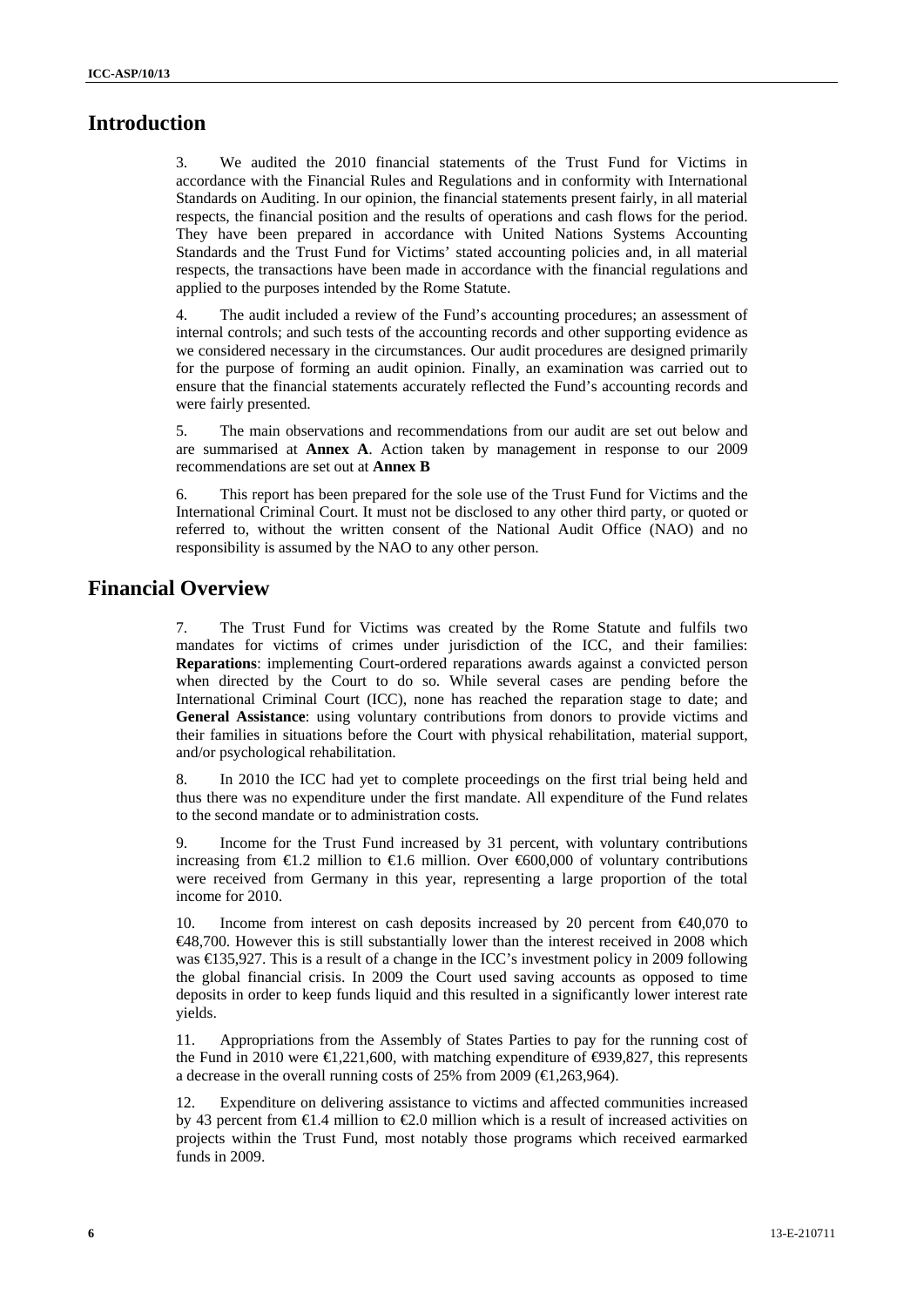13. The overall fund balance decreased from  $\epsilon$ 2,887,733 to  $\epsilon$ 2,519,049. This is due to the Fund's expenditure exceeding income, primarily due to the reduction in interest income as already noted.

### **Internal controls**

14. From the work we have performed, we have not identified any significant weaknesses in the internal financial control during this financial period, and key controls we reviewed operated as expected.

#### **Cases of fraud and presumptive fraud**

15. Primary responsibility for the prevention and detection of fraud rests with the Management of the Fund. During the audit of the 2010 financial statements management of the Fund has informed us of two cases of fraud.

16. During late 2009 a local tax office in the eastern Democratic Republic of Congo (DRC) misappropriated \$58,000 from a bank account held by a TFV implementing partner organisation. This money belonged to the Fund/ICC and was withdrawn for 'taxes unpaid'. Negotiations are underway between the TFV, ICC and DRC Government to have the money returned to the partner organisation or the Fund/ICC itself but at this point, despite a constructive response from the DRC Government no such agreement has been finalised. Management of the Fund have told us that the Implementing Partner is also pursuing the issue through the local courts in the DRC.

17. During the 2010 financial period there was an instance of a local partner organisation misappropriating funds while managing a project on behalf of the Fund. This was discovered by the management of the Fund and all costs and property were recovered. A new partner has subsequently been contracted to implement the project.

18. There were no other reported instances of fraud. We can also confirm that our audit has not identified any cases of fraud or presumptive fraud during the year.

# **Audit Findings**

### **Objectives of the Fund**

19. The administrative appropriations for the Fund as decided upon by the Assembly of States are based on performance against three main objectives. These are to:

(a) Pay reparations to victims when ordered by the court;

(b) Improve communications to the Board of Directors and other stakeholders through timely reports and an increase in web traffic; and

(c) Achieve greater efficiency and effectiveness for back office systems and staff.

20. When we reviewed the progress against these objectives in 2010 we found only one of the objectives issued to the Fund was measurable and achievable. The Fund has made good progress against this second objective by improving its communication with stakeholders and the Board of the Fund and by also increasing traffic to its website.

21. However the first objective issued to the Fund has not been applicable in the year 2010. It relates to the Fund's first mandate of paying reparations which has yet to begin and therefore no judgement on the performance of the fund can be reached.

22. The third objective for the Fund is to become more efficient and effective at internal administrative tasks and providing information to interested parties. Progress towards this has been made however the targets set are hard to measure against since the Fund relies on the Registry for administration and it is therefore difficult for the Fund or the Assembly of States to determine what has been achieved, this lessens the impact of the objectives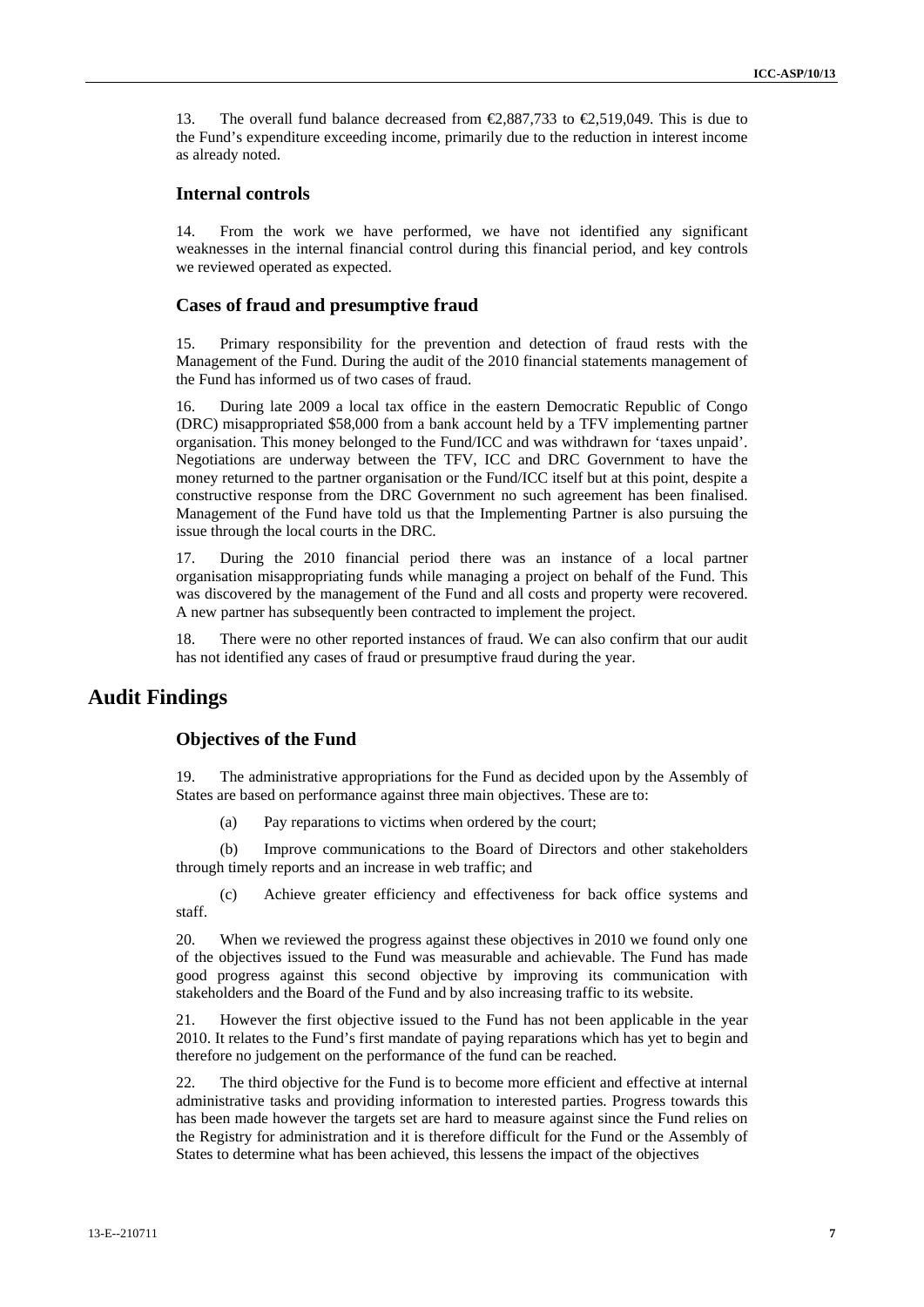23. In the current economic climate donors will be looking to ensure that the money issued by the Assembly of States to the Fund is being used in an appropriate and efficient way. Clear and measurable objectives are important to the fund in order to be able to prove that contributions are being used effectively.

#### **Recommendation 1:**

24. The process of the setting the strategic objectives for the operation of the Fund must be examined. All objectives given should be measurable, specific and achievable over the period of each budget cycle.

### **Managing the Future of the Fund**

25. The Fund is heavily dependent upon the voluntary contributions if it is to continue its work, specifically those projects which fall under the second mandate of the Fund. Increasing voluntary contributions from states and individuals must be a priority especially as there is a strong likelihood the Fund must begin redirecting resources to pay reparations in the coming financial period.

26. Progress towards the online donation system has been made during the year but further work is required by the Fund in order to bring this facility into operation. This should be carried out as soon as possible, ideally so that it is in place before the Court has determined reparations are to be paid. Once operational, publicity of this donation facility should form a core part of the overall fund raising strategy in order to increase the proportion of contributions not being received from states.

#### **Recommendation 2:**

27. The Fund and the Registry should continue with its efforts to complete the work on an online donation facility and publicise its availability in order to maximise donations and to capitalise on the coverage of the first ICC rulings expected this year.

28. The work being carried out by the Fund under its second mandate may become restricted, either due to monetary or staffing pressures, in the future as the Court issues verdicts on the cases being heard. This may result in the Fund having to focus its projects towards the victims of crime due to receive reparations as ordered by the Court. Additionally the Fund must ensure that the partner organisations administering the programmes started under the second mandate are not overly reliant on the continuation of support they receive. If in future the Fund's operations change the Fund should attempt to withdraw in such a way that the programmes can still continue without aid, maximising the benefits received by victims from the limited resources of the Fund.

29. We recognise the Fund's efforts to work with partner organisations to ensure project sustainability at a point when the Fund may no longer be involved in a particular project.

#### **Recommendation 3**:

30. The Fund must ensure that in dealing with smaller, local partner organisations contingencies are in place so that, in the event the Fund is no longer able to provide funds and support, the projects are able to continue or come to an end in a way that protects the reputation of the Fund and does not generate harm toward victims and affected communities.

### **Open Tendering for New Projects**

31. During the course of our audit work we became aware that all of programmes run by the Fund were not put out to tender but contracts were selected from unsolicited proposals. We fully understand the occasionally difficult supplier situations in the environments in which the Fund operates and that the specific nature of the tasks may limit the number of suppliers. However, the potential benefits both to the Fund and to the intended beneficiaries of aid of an open tendering process should not be under estimated.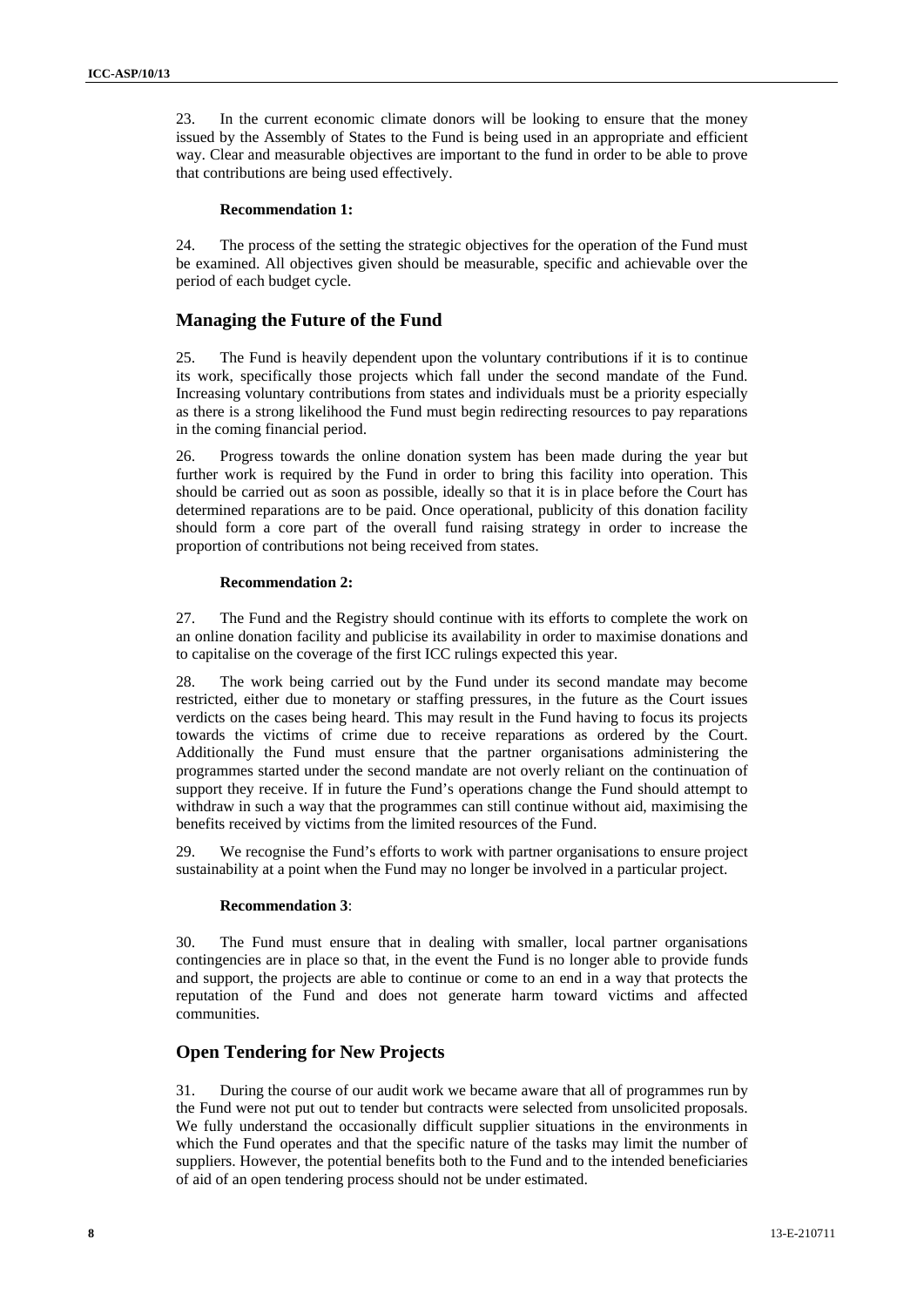32. We are aware that the Fund has placed its first open tender on the market and this represents good progress towards a more open procurement system. Encouragement and support should be given to all those who show an interest in bidding for the programmes and the Fund should use the process to increase their contacts amongst potential partner organisations.

#### **Recommendation 4**:

33. The Fund and the Registry should ensure that the bidding process for projects is as simple as possible to encourage participation. Guidance on the bidding process should be made available to all potential bidders, in order to help to make the process open to as many applicants as possible.

34. With the Fund's first attempt at open tendering now underway it is important that if this and future tenders are to be successful the Fund must be quick to learn lessons from the process and incorporate these going forwards.

#### **Recommendation 5**:

35. The Fund should look to review each stage of the tender process in depth in order to capture lessons that need to be learnt in order to improve the process for future tenders.

## **Governance Issues**

36. In our audit report for 2009 we highlighted several areas in which governance of the Fund could be improved. Progress has been made on some of our recommendations however more work remains to be done.

### **Preparation and Submission of Financial Accounts**

37. The financial accounts of the Fund are prepared by the Registrar of the ICC in accordance with the administrative arrangement between the two bodies. In our 2009 report we recommended that the Board of Directors review the procedure for the submission of financial accounts and that they be jointly signed by the Registrar and by the Chair of the Board in order to increase accountability. This recommendation has been followed through and these arrangements are now in place.

38. We also made a recommendation that the Fund should appoint a permanent member of administration staff with skills in financial management in order to allow the Fund to deal with the increasing volume of contributions being received. The management and Board of the Fund agree with our recommendation but as yet no progress has been made.

39. The benefits for the Fund in appointing such a professional, even in a part time capacity, would greatly assist the organisation in both operational and financial reporting matters and thus we reiterate our previous recommendation here.

#### **Recommendation 6**:

40. We recommend that the Trust Fund for Victims and the Assembly of States Parties should continue to consider and discuss the necessary resources required to support the administrative and financial requirements of the Fund as online donations and reparations become more significant over the coming financial periods.

### **Management of Risk**

41. The management of risks facing the Fund still remains an issue. Our report last year recommended that the audit committee established by the ICC produces and manages a risk register for the Fund. We have noted the Board's objection to this recommendation (see Annex B) and accept that as there is no permanent representation of the Fund on the audit committee that this is not the appropriate body to create and manage the aforementioned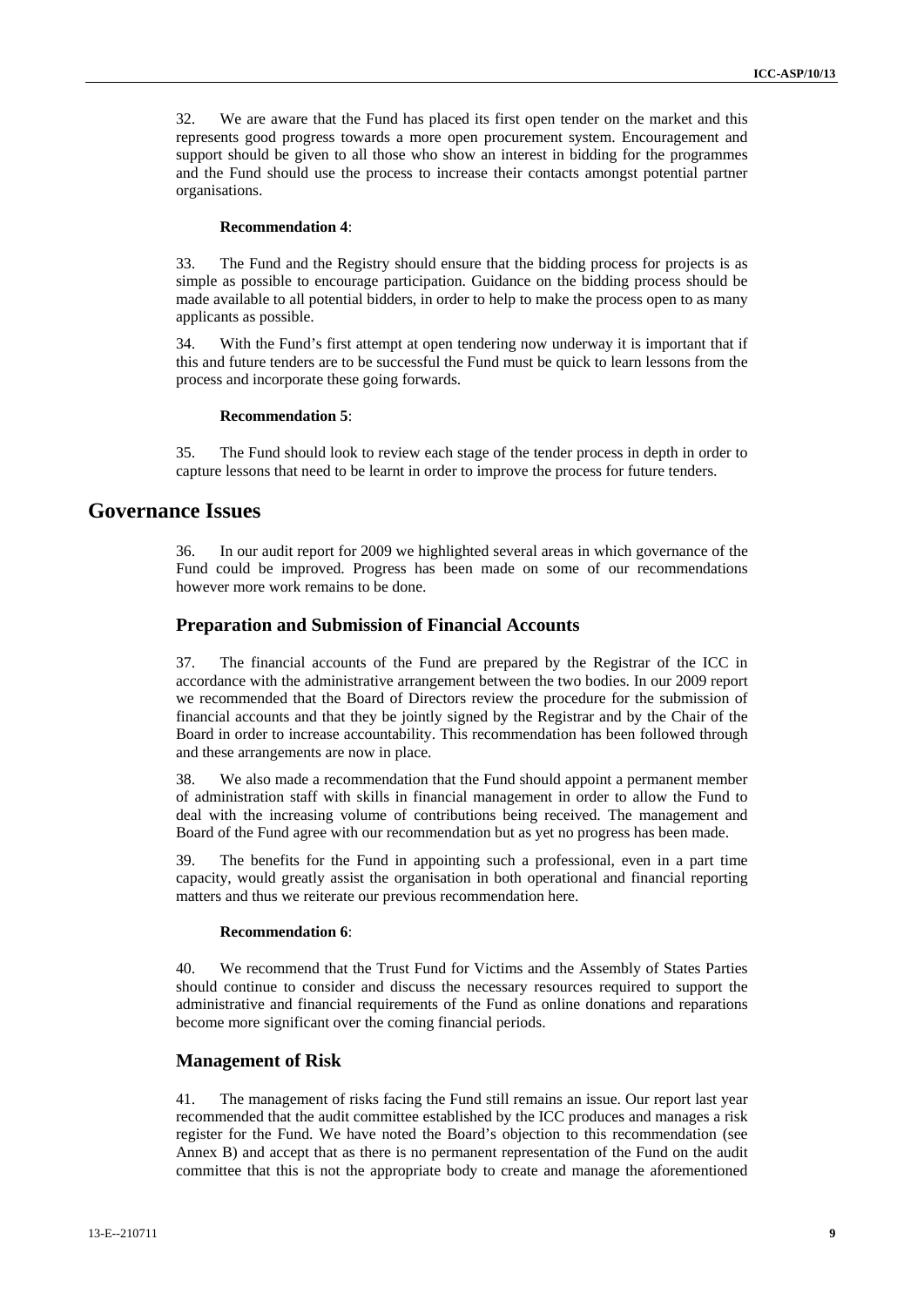risk register. However, this does not absolve the Fund of the need manage the risks facing their operations.

#### **Recommendation 7**:

42. The management and Board should engage in enterprise risk management. Ongoing processes for identifying, assessing and mitigating risks should be implemented as soon as possible in order to safeguard the resources which have been entrusted to the Fund.

# **Follow up of Previous Audit Recommendations**

43. In our report for 2009, we made a number of recommendations on the implementation of an online donation system, and also on the reparation fund. As part of our work we have followed up the progress the Fund has made in implementing these. The detailed follow up, including both the response from the Board of the Fund and our comments thereon, is set out in Annex B.

## **Acknowledgement**

44. We wish to record our appreciation for the co-operation and assistance provided by the staff of the Fund during the course of our audit.

> Amyas C E Morse Comptroller and Auditor General, United Kingdom External Auditor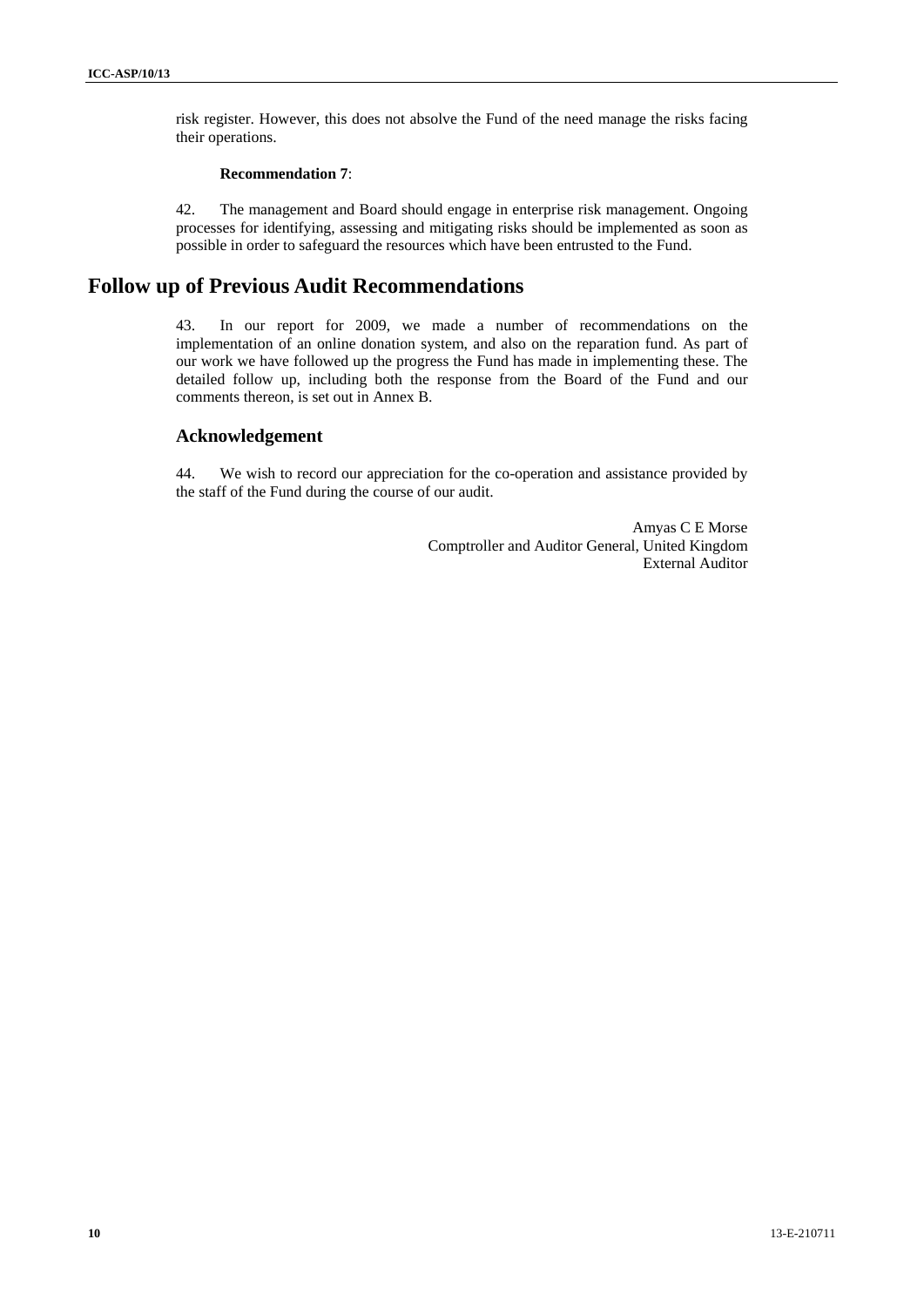# **Annex A**

# **Summary of Audit Recommendations**

# **Recommendation 1:**

The process of the setting objectives for the Fund must be examined. All objectives given must be measurable, specific and achievable over the period of each budget cycle.

### **Recommendation 2:**

The Fund should make all efforts to complete the work on an online donation facility and publicise its availability in order to maximise donations generated from coverage of the first ICC rulings expected this year.

### **Recommendation 3:**

The Fund must ensure that in dealing with smaller, local partner organisations contingencies are in place so that, in the event the Fund is no longer able to provide funds and support, the projects are able to continue or come to an end in a way that protects the reputation of the Fund.

### **Recommendation 4:**

The Fund should ensure that the bidding process for projects is a simple as possible to encourage participation. Clear guidance on preparing a bid should be provided by the Fund for those who are uncertain of the process; this will help in making the process open to as many applicants as possible.

#### **Recommendation 5:**

The Fund should look to review each stage of the tender process in depth in order to capture lessons that need to be learnt in order to improve the process for future tenders.

### **Recommendation 6:**

We recommend that the Trust Fund for Victims should consider the necessary resources required to support the administrative and financial requirements of the Fund as online donations and reparations become more significant over the coming financial periods.

### **Recommendation 7:**

The management and board should engage in enterprise risk management. Ongoing processes for identifying, assessing and mitigating risks should be implemented as soon as possible in order to safeguard the resources which have been entrusted to the Fund.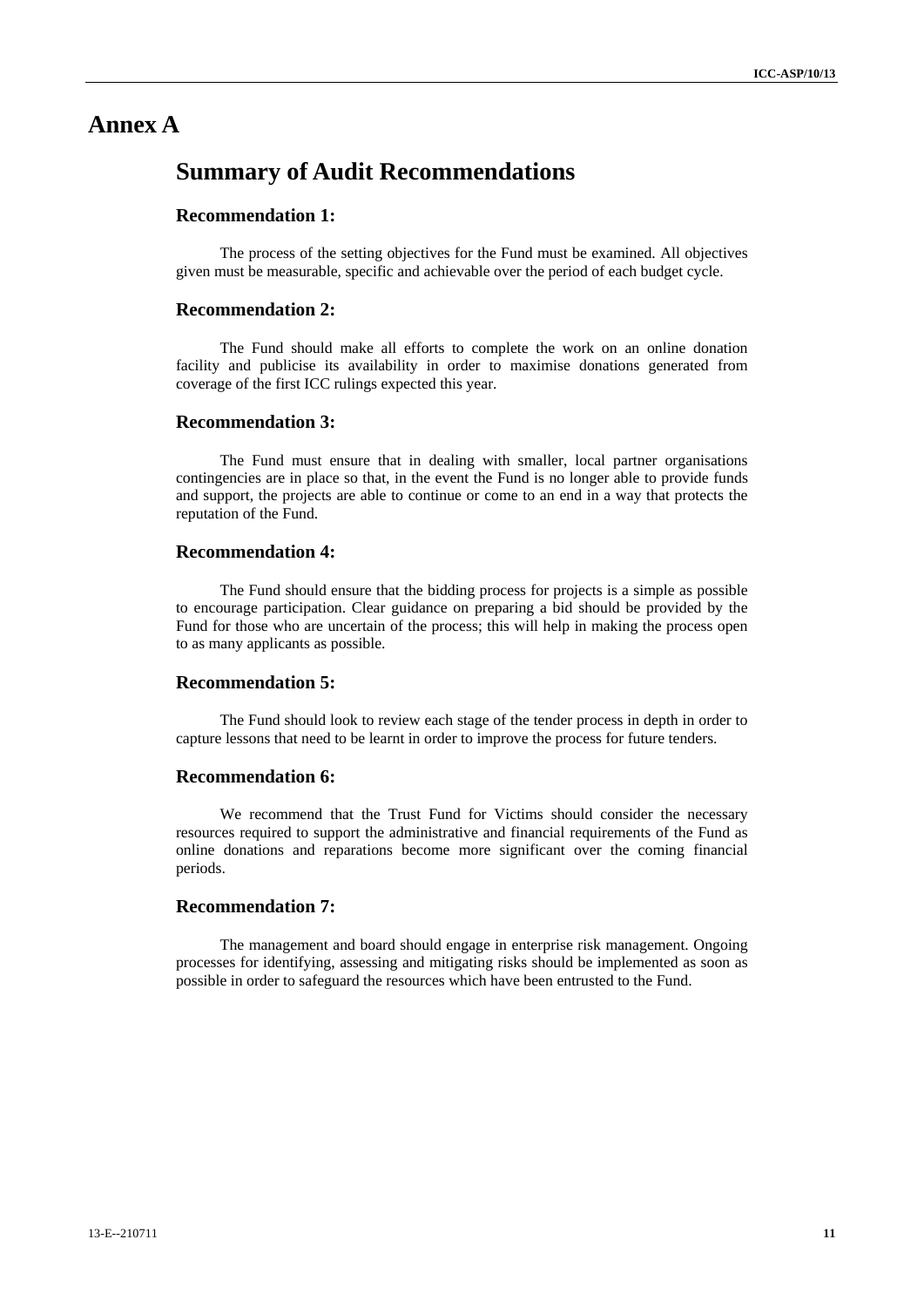# **Annex B**

# **Implementation of Prior Year Recommendations**

We reviewed management's implementation of recommendations made in our prior year report. We have summarised the response and provided our evaluation, based on the audit work we have undertaken.

# **Follow up on Prior Year Recommendations**

| Recommendation                                                                                                                                                                                                                                                                                                                                                                                             | Management Response                                                                                                                                                                                                                                                                                                                                                                                                                                                                                                                                                                                                                                                                         | <b>External Auditors Comment</b>                                                                                                                                                                                                                                                                                                                      |
|------------------------------------------------------------------------------------------------------------------------------------------------------------------------------------------------------------------------------------------------------------------------------------------------------------------------------------------------------------------------------------------------------------|---------------------------------------------------------------------------------------------------------------------------------------------------------------------------------------------------------------------------------------------------------------------------------------------------------------------------------------------------------------------------------------------------------------------------------------------------------------------------------------------------------------------------------------------------------------------------------------------------------------------------------------------------------------------------------------------|-------------------------------------------------------------------------------------------------------------------------------------------------------------------------------------------------------------------------------------------------------------------------------------------------------------------------------------------------------|
| Recommendation<br>1:<br>We<br>recommend that in finalizing the<br>online donation mechanisms the<br>Trust Fund considers the cost<br>benefits of an outsourced web<br>donation facility, and that this is<br>actively promoted through a clear<br>fundraising strategy.                                                                                                                                    | Board<br>of Directors<br>fully<br>The<br>endorses<br>this<br>recommendation and will review the options for an<br>online donation mechanism, bearing in mind a cost-<br>benefit analysis of the various options and ability to<br>comply with the Court's Financial Regulations and<br>Rules. At its annual meeting, the Board mandated the<br>Secretariat to develop a new fund-raising strategy. The<br>new Director, who will start in September 2010, will<br>have fund-raising as one of his main priorities.                                                                                                                                                                          | Progress has been made towards<br>this recommendation however<br>there is still work to be done.<br>This has been covered above as<br>a part of this year's audit report.                                                                                                                                                                             |
| 2:<br><b>Recommendation</b><br>We<br>recommend that once a new web<br>facility is brought into use the<br>Fund establishes clear procedures<br>to ensure that that resources are<br>subject to appropriate controls, in<br>compliance with the Court's<br>Financial Regulations and Rules.                                                                                                                 | The Board agrees with this recommendation and will<br>develop appropriate procedures, e.g. for vetting, in line<br>with the Court's Financial Regulations and Rules.                                                                                                                                                                                                                                                                                                                                                                                                                                                                                                                        | this<br>Progress<br>against<br>recommendation has not been<br>made as it is dependent on the<br>resolution of recommendation 1<br>above.                                                                                                                                                                                                              |
| Recommendation<br>3:<br>We<br>recommend that the Trust Fund<br>for Victims should consider the<br>necessary resources required to<br>support the administrative and<br>financial requirements of the Fund<br>online<br>donations<br>and<br>as<br>reparations<br>become<br>more<br>significant<br>over<br>the<br>coming<br>financial periods.                                                               | The Board gives its full support to this recommendation.<br>It agrees that adequate administrative and financial<br>support is crucial for the proper functioning of the Fund.<br>However, staffing is dependent on the provision of<br>adequate resources within the regular programme budget,<br>which is approved by the Assembly of State Parties. The<br>Board encourages the Committee on Budget and Finance<br>and the Assembly to take into consideration the<br>recommendations of the external and internal auditors by<br>ensuring that the appropriate level of administrative and<br>financial support continue to be made available for the<br>effective functioning of Fund. | We are pleased that the board<br>supports this recommendation<br>however the Fund is still without<br>adequate internal support for its<br>administrative<br>and financial<br>operation.<br>We regard this recommendation<br>to be significant enough that it<br>has been reiterated in this audit<br>report.                                         |
| 4:<br><b>Recommendation</b><br>We<br>recommend that the reserve for<br>reparations is subject to regular<br>and evidenced review and scrutiny<br>by the Board to ensure that the<br>level of the reserve is sufficient to<br>cover future anticipated Court<br>ordered reparations.                                                                                                                        | The Board will review on a regular basis the level of<br>resources set aside for any potential court orders for<br>reparations; and the Secretariat will engage in a regular<br>exchange with the Court (Chambers) to share<br>information in this regard.                                                                                                                                                                                                                                                                                                                                                                                                                                  | We have once again discussed<br>this issue with the management<br>of the Fund. We are pleased to<br>see that this issue is being<br>regularly considered.                                                                                                                                                                                             |
| <b>Recommendation 5:</b> We further<br>recommend that the Trust Fund<br>develop<br>simple<br>management<br>accounts including a cash flow<br>forecast for review by the Board<br>on regular basis. Information on<br>financial resources for reparations<br>should be shared with the Court on<br>a regular basis. This would ensure<br>that the financial position of the<br>Fund is properly understood. | The Board supports this recommendation and will ensure<br>that cash-flow forecasts are shared with the Court on a<br>regular basis.                                                                                                                                                                                                                                                                                                                                                                                                                                                                                                                                                         | Annual forecasts are shared with<br>the board on an annual basis for<br>approval and bi-annual reports<br>are publicly available.<br>This is a good start but due to<br>the less predictable nature of<br>voluntary contributions on which<br>the Fund is reliant it could be<br>beneficial<br>to increase<br>the<br>regularity of board involvement. |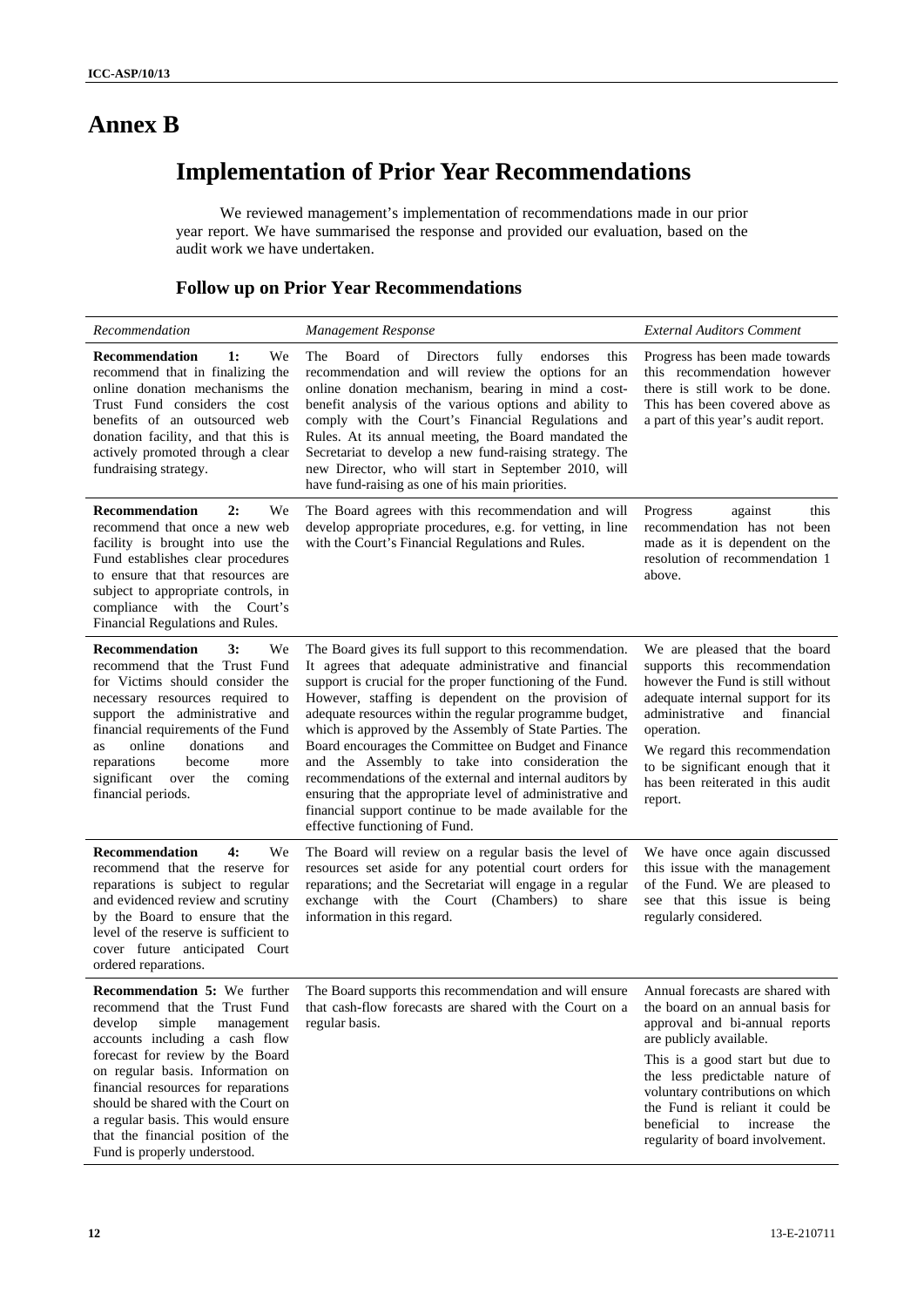| Recommendation<br>6:<br>We<br>recommend<br>that<br>the<br>Audit<br>Committee mandate specifically<br>includes consideration of the Trust<br>Fund for Victims, and that a<br>separate risk register is developed<br>consider the<br>operational,<br>to<br>financial and reputational risks<br>which the Fund faces.                                                                                       | The Board notes that the regulations pertaining to the<br>mandate of the audit committee have been promulgated<br>by Presidential Directive ICC/PRESD/G/2009/1. The<br>Board has not been consulted in this process, and neither<br>the Board nor the Secretariat is represented in the Audit<br>Committee. Therefore, the Board does not agree with the<br>recommendation as long as it has not been consulted on<br>this matter, and has no representation in the audit<br>committee.                                                                                                                                                                                                                                                                                                                                                                                                                                                 | This<br>is<br>recommendation<br>discussed above; please see the<br>governance issues section.                                                                                                                                                                                                                                                                                                                                                                                                                                                                                                                                                      |
|----------------------------------------------------------------------------------------------------------------------------------------------------------------------------------------------------------------------------------------------------------------------------------------------------------------------------------------------------------------------------------------------------------|-----------------------------------------------------------------------------------------------------------------------------------------------------------------------------------------------------------------------------------------------------------------------------------------------------------------------------------------------------------------------------------------------------------------------------------------------------------------------------------------------------------------------------------------------------------------------------------------------------------------------------------------------------------------------------------------------------------------------------------------------------------------------------------------------------------------------------------------------------------------------------------------------------------------------------------------|----------------------------------------------------------------------------------------------------------------------------------------------------------------------------------------------------------------------------------------------------------------------------------------------------------------------------------------------------------------------------------------------------------------------------------------------------------------------------------------------------------------------------------------------------------------------------------------------------------------------------------------------------|
| 7:<br><b>Recommendation</b><br>We<br>recommend that the Assembly<br>considers<br>approving<br>the<br>appropriations in respect of the<br>Secretariat of the Trust Fund for<br>Victims directly to the Fund, so<br>that the full income and cost of<br>operations are disclosed within its<br>financial statements.                                                                                       | The Board of Directors notes that this recommendation is<br>not addressed to the Board but to the Assembly. In<br>addition, in the opinion of the Board and in accordance<br>with resolution ICC-ASP/3/RES.7, paragraph 2, "for<br>administrative purposes, the Secretariat and its staff shall<br>be attached to the Registry of the Court". Accordingly, it<br>is impossible to approve appropriations in respect of the<br>Secretariat of the Trust Fund directly to the Fund and not<br>as part of the regular programme budget of the Court.<br>However, the costs for the Secretariat may be fully<br>disclosed in the Fund's financial statements to enhance<br>financial transparency.                                                                                                                                                                                                                                          | The financial reporting situation<br>for the administrative income<br>and<br>expenditure<br>remains<br>unchanged from the time of our<br>last report. The reasons for this<br>have been reiterated to us but we<br>are still of the opinion that the<br>financial statements would be<br>better served if the full income<br>and expenditure of the Fund<br>were recognised through the<br>primary statements.<br>We draw attention to the fact<br>that if the Fund elects to adopt<br>IPSAS accounting at the same<br>time as the ICC the full income<br>and expenditure will have to be<br>recognised in the<br>primary<br>financial statements. |
| 8:<br>We<br><b>Recommendation</b><br>recommend that the Board of<br>Directors review the procedure for<br>approval of the Fund's financial<br>statements<br>following<br>their<br>preparation by ICC Budget and<br>Finance<br>Section.<br>We<br>also<br>recommend that the Chair of the<br>Board of Directors sign the<br>financial statements to confirm<br>their acceptance on behalf of the<br>Board. | The Board endorses recommendation 8. It notes that<br>recommendation 8 on the submission of financial<br>statements appears to be in line with article 77 of the<br>Regulations of the Trust Fund, according to which "the<br>Board of Directors shall also submit: ( ) b) the<br>accounts and financial statements of the Trust Fund for<br>review by the External Auditor." However, in practical<br>terms there will be limits to oversight of the financial<br>statements by the Board. In particular, the Board of<br>Directors consists of eminent persons of "high moral<br>character, impartiality and integrity with competence in<br>the assistance to victims of serious crimes" (resolution<br>ICC-ASP/1/Res.7). The Board works pro bono; and<br>members have consisted of former politicians, former<br>heads of State, Nobel laureates, royalty and other VIPs.<br>The Board of Directors, which meets only once a year, | We welcome the acceptance of<br>recommendation.<br>this<br>Procedures have been put in<br>place for the chair of the Board<br>to accept the accounts on behalf<br>of the Fund. This will give the<br>Board of Directors chance to see<br>and review the accounts before<br>they are published in the name<br>of the Fund.                                                                                                                                                                                                                                                                                                                          |

points out that it does not consist of technical workinglevel staff with expertise in the day-to-day running of an administration, including budgetary and financial matters. Accordingly, the Board can through the signature of one of its members acknowledge the financial statements. However, it will continue to rely on the technical expertise of the Secretariat and Registry for the proper drafting and review of the financial

statements.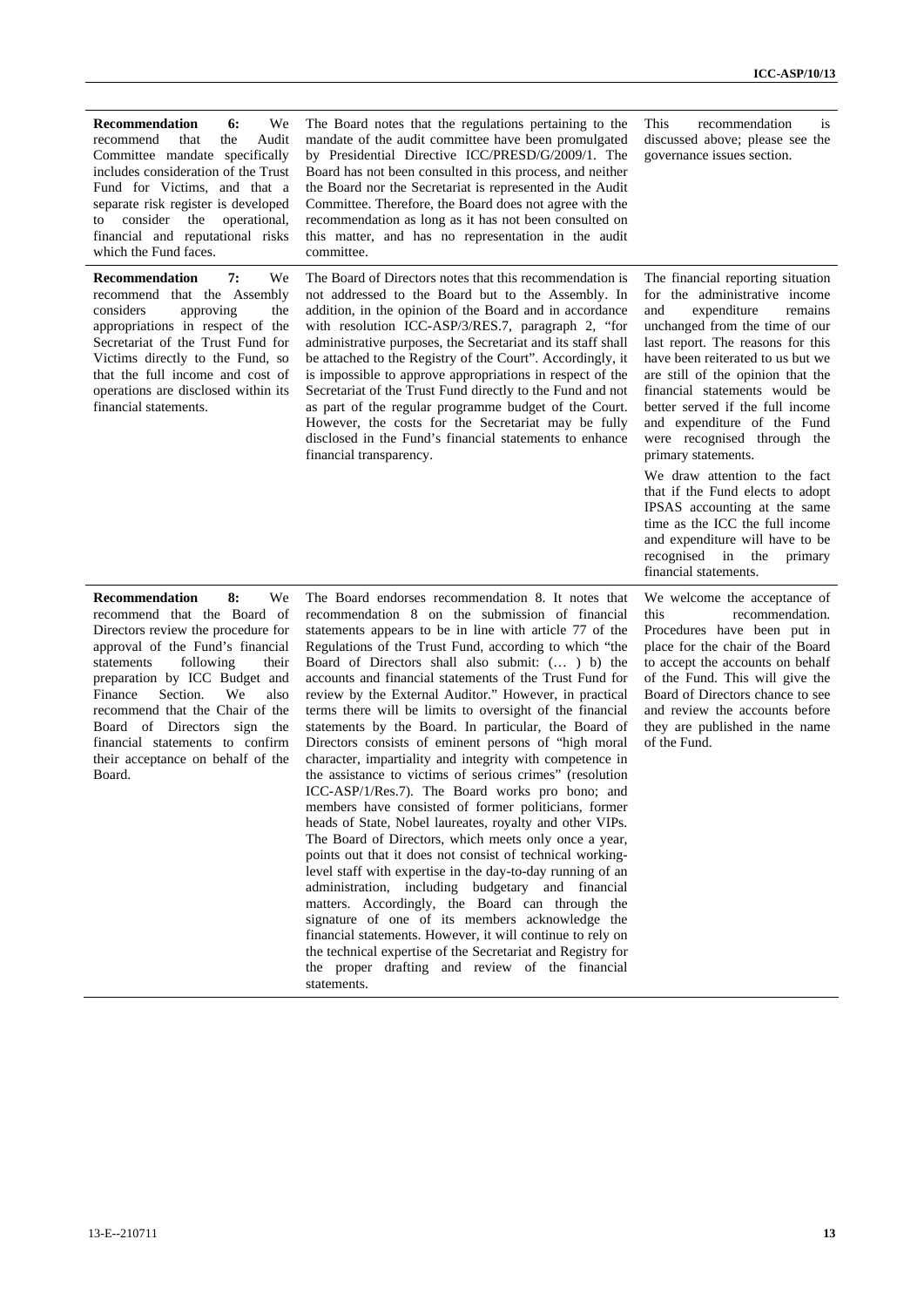# **Statement I**

### **Trust Fund for Victims**

# **Statement of income and expenditure and changes in fund balances for the period ending 31 December 2010** *(in euros)*

|                                                           |                                                                        |            | 2010 Notes Ref. | 2009       |
|-----------------------------------------------------------|------------------------------------------------------------------------|------------|-----------------|------------|
| <b>Income</b>                                             |                                                                        |            |                 |            |
| Voluntary contributions                                   |                                                                        | 1,563,123  | 3.4             | 1,188,238  |
| Interest income                                           |                                                                        | 48,700     |                 | 40,070     |
| Other/miscellaneous income                                |                                                                        |            |                 |            |
| <b>Total income</b>                                       |                                                                        | 1,611,823  |                 | 1,228,308  |
| Expenditure                                               |                                                                        |            |                 |            |
| <b>Disbursements</b>                                      |                                                                        | 1,228,986  | 3.5             | 945,723    |
| Unliquidated obligations                                  |                                                                        | 833,984    | 3.5, 3.6        | 464,933    |
| <b>Repatriation Grant Accrual</b>                         |                                                                        | 2,836      | 3.11            |            |
| <b>Total expenditure</b>                                  |                                                                        | 2,065,806  |                 | 1,410,656  |
| Excess/(shortfall) of income over expenditure             |                                                                        | (453, 984) |                 | (182, 348) |
| Savings on, or cancellation of, prior periods obligations |                                                                        |            | 3.7             | 64,460     |
| <b>Refund to Donors</b>                                   |                                                                        |            | 3.8             | (283)      |
| Fund balances at beginning of financial period            |                                                                        | 2,887,733  |                 | 3,005,904  |
| <b>Fund balances as at 31 December</b>                    |                                                                        | 2,433,749  |                 | 2,887,733  |
| Date:                                                     | Signed: Chair of the Board of Directors for the Trust Fund for Victims |            |                 |            |

Chief of Budget and Finance Section…………….............................………

# **Statement II**

## **Trust Fund for Victims**

# **Statement of assets, liabilities, reserves and fund balances as at 31 December 2010** *(in euros)*

| 2010      | Notes Ref. | 2009      |
|-----------|------------|-----------|
|           |            |           |
| 3,211,189 |            | 3,459,860 |
| 59,381    | 3.9        | 2,054     |
| 3,270,570 |            | 3,461,914 |
|           |            |           |
| 833,984   |            | 464,933   |
|           |            |           |
|           | 3.10       | 109,248   |
| 2,836     | 3.11       |           |
| 836,820   |            | 574,181   |
|           |            |           |
| 2,433,749 |            | 2,887,733 |
| 2,433,749 |            | 2,887,733 |
| 3,270,570 |            | 3,461,914 |
|           |            |           |

Date: Signed: Chair of the Board of Directors for the Trust Fund for Victims……………. Chief of Budget and Finance Section…………….............................………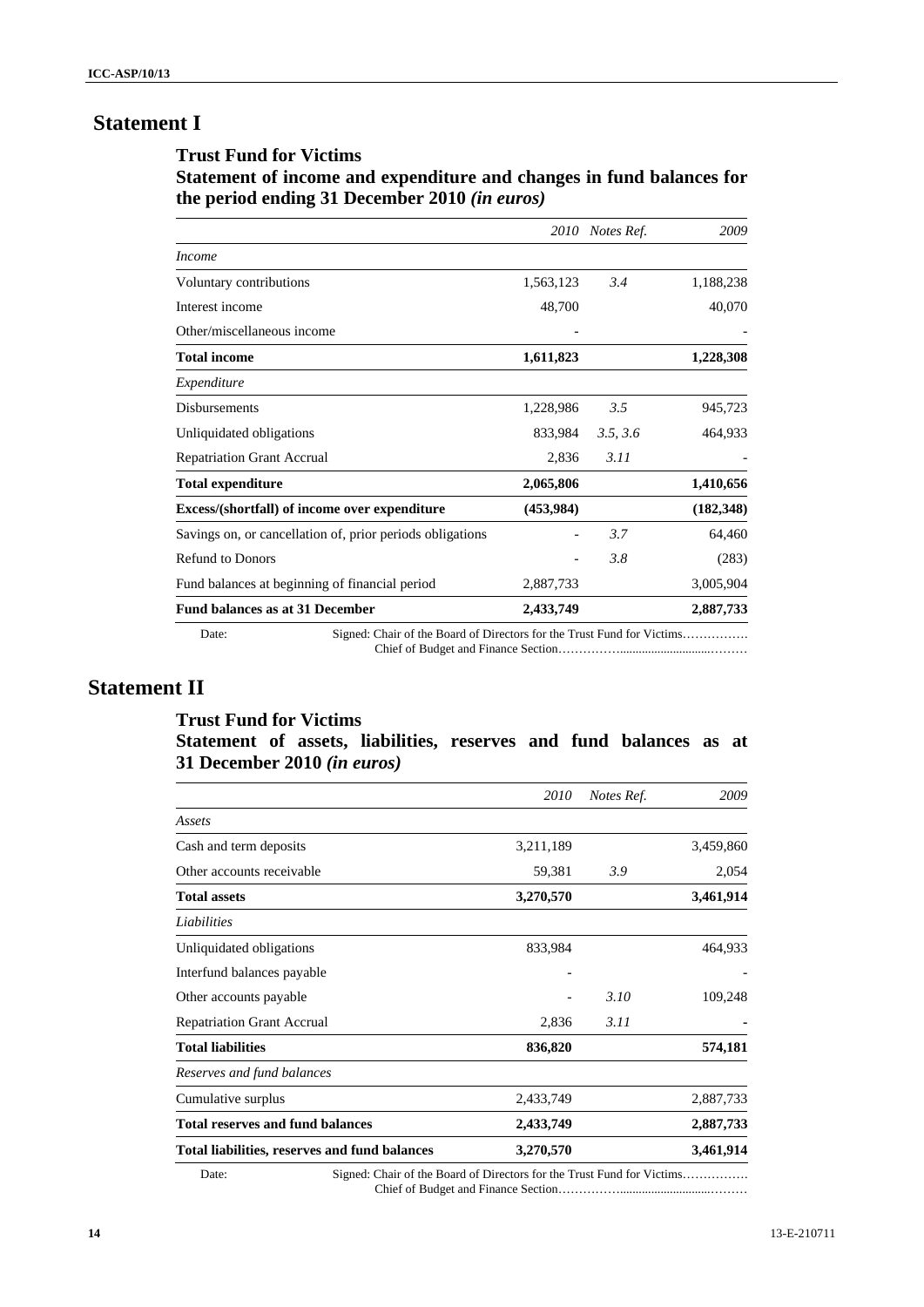# **Statement III**

# **Trust Fund for Victims Statement of cash flow as at 31 December 2010** *(in euros)*

|                                                                 | 2010       | 2009       |
|-----------------------------------------------------------------|------------|------------|
| Cash flows from operating activities                            |            |            |
| Net excess/(shortfall) of income over expenditure (Statement I) | (453,984)  | (182, 348) |
| Other accounts receivable (increase)/decrease                   | (57, 327)  | 71,082     |
| Unliquidated obligations increase/(decrease)                    | 369,052    | (199, 057) |
| Interfund balances payable increase/(decrease)                  |            | (413, 168) |
| Other accounts payable increase (decrease)                      | (109, 248) | 109,248    |
| <b>Repatriation Grant Accrual</b>                               | 2,836      |            |
| Less: interest income                                           | (48,700)   | (40,070)   |
| Net cash from operating activities                              | (297,371)  | (654,313)  |
| Cash flows from investing and financing activities              |            |            |
| Plus: interest income                                           | 48,700     | 40,070     |
| Net cash from investing and financing activities                | 48,700     | 40,070     |
| Cash flows from other sources                                   |            |            |
| Net increase/(decrease)                                         |            | 64,177     |
| Net cash from other sources                                     |            | 64,177     |
| Net increase/(decrease) in cash and term deposits               | (248,671)  | (550,066)  |
| Cash and term deposits at beginning of period                   | 3,459,860  | 4,009,926  |
| Cash and term deposits at 31 December (Statement II)            | 3,211,189  | 3,459,860  |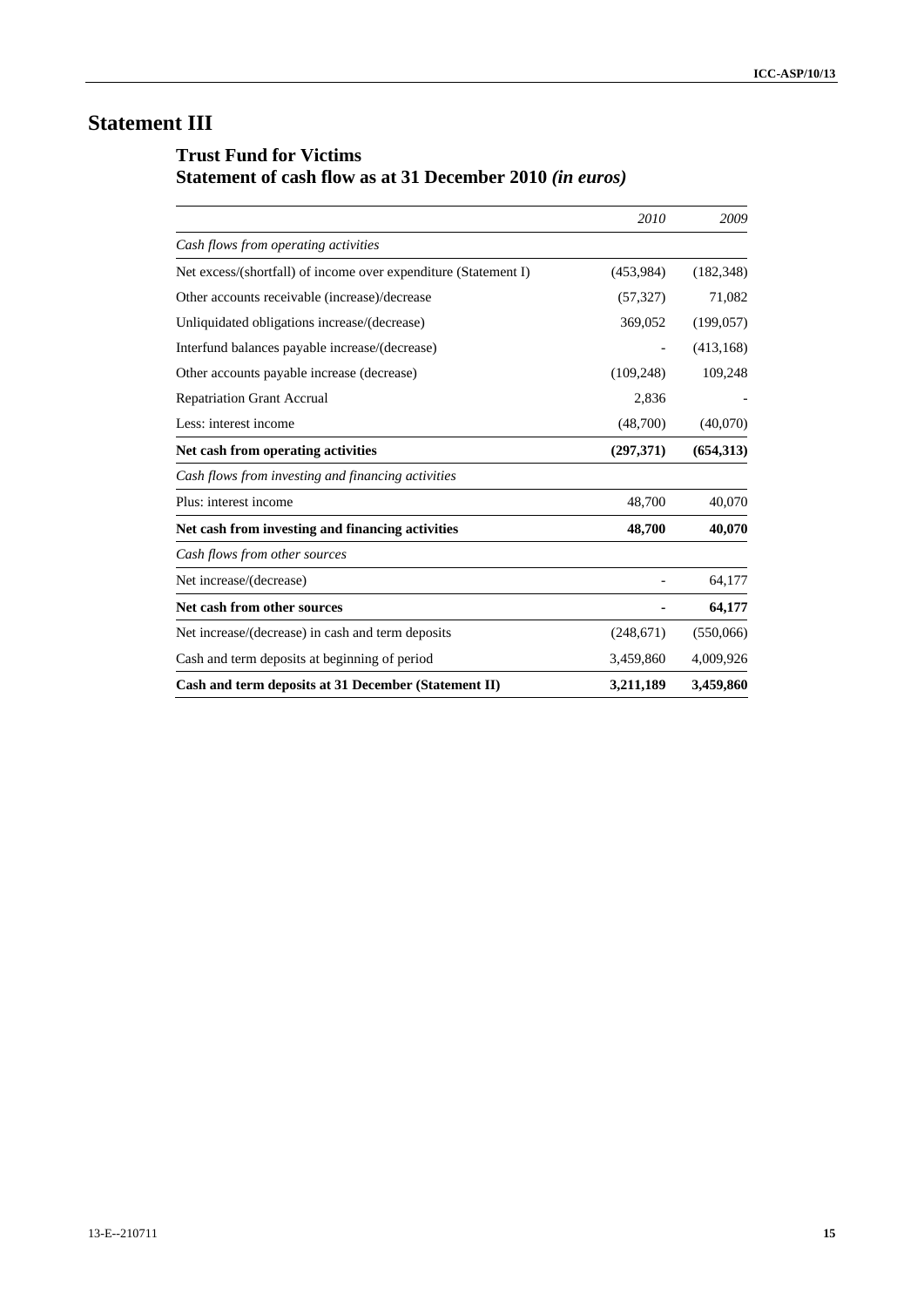# **Notes to the financial statements of the Trust Fund for Victims**

# **1. The Trust Fund for Victims and its objectives**

1.1 The Trust Fund for Victims was established by the Assembly of States Parties, in its resolution ICC-ASP/1/Res.6, for the benefit of victims of crimes within the jurisdiction of the International Criminal Court (ICC), and the families of such victims.

In the annex to that resolution, the Assembly of States Parties established a Board of Directors, which is responsible for the management of the Trust Fund.

## **2. Summary of significant accounting and financial reporting policies**

2.1 The accounts of the Trust Fund for Victims are maintained in accordance with the Financial Regulations and Rules of the Court, as established by the Assembly of States Parties in the annex to resolution ICC-ASP/1/Res.6. Therefore, the accounts of the Trust Fund are currently in conformity with the United Nations System Accounting Standards. These notes form an integral part of the Trust Fund's financial statements.

2.2 **Fund accounting**: the Trust Fund's accounts are maintained on a fund accounting basis.

2.3 **Financial period**: the financial period of the Trust Fund is one calendar year, unless otherwise decided by the Assembly of States Parties.

2.4 **Historical cost basis**: the accounts are prepared on the historical cost basis of accounting and are not adjusted to reflect the effects of changing prices for goods and services.

2.5 **Currency of accounts**: the accounts of the Trust Fund are presented in euros. Accounting records kept in other currencies are converted into euros at the United Nations operational rate of exchange in effect at the date of the financial statement. Transactions in other currencies are converted into euros at the United Nations operational rate of exchange in effect at the date of transaction.

2.6 **Funding:** the Trust Fund for Victims is funded by:

a) Voluntary contributions from governments, international organizations, individuals, corporations and other entities, in accordance with relevant criteria adopted by the Assembly;

b) Money and other property collected through fines or forfeiture transferred to the Trust Fund if ordered by the Court pursuant to article 79, paragraph 2, of the Statute;

c) Resources collected through awards for reparations, if ordered by the Court pursuant to rule 98 of the Rules of Procedure and Evidence;

d) Resources as the Assembly may decide to allocate.

2.7 **Income:** voluntary contributions are recorded as income at the time that the actual contributions are received from the donors.

2.8 **Cash and term deposits** comprise funds held in interest-bearing bank accounts, time deposits, and call accounts.

# **3. The Trust Fund for Victims (statements I-III)**

3.1 **Statement I** reports the income and expenditure and changes in reserve and fund balances during the financial period. It includes the calculation of the excess or shortfall of income over expenditure for the current period and prior-period adjustments of income or expenditure.

3.2 **Statement II** shows the assets, liabilities, reserves and fund balances as at 31 December 2010.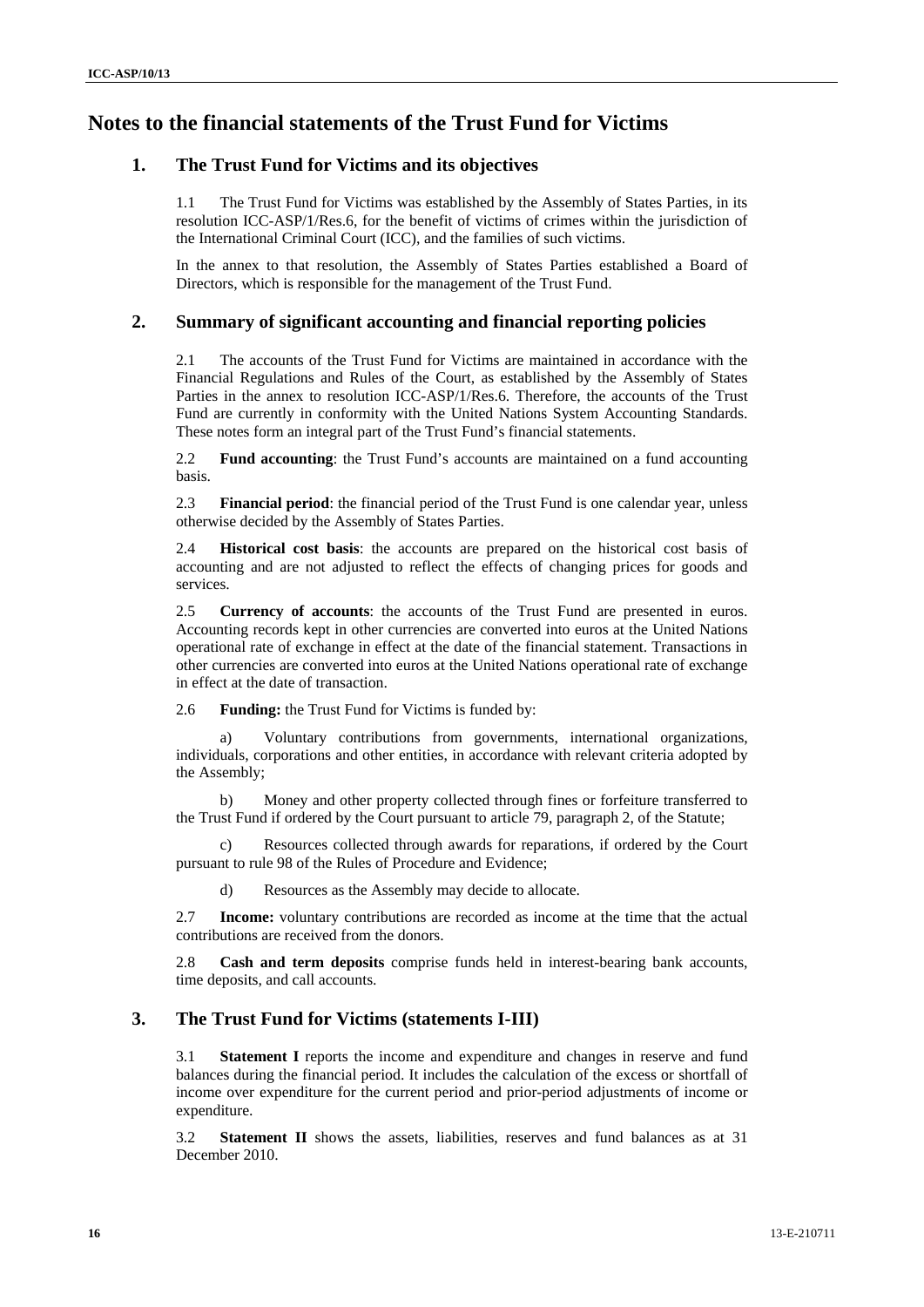3.3 **Statement III** is the cash flow summary statement prepared using the indirect method of International Accounting Standard 7.

3.4 **Voluntary contributions** in the total amount of €1,563,123 were received from governments, individuals, organizations and other entities.

In 2010, almost 29 per cent or €447,752 of voluntary contributions accepted by the Trust Fund was earmarked for assistance to victims of gender crimes and sexual violence. Ten per cent, or €155,000, is an earmarked contribution received from Germany to fund a project supporting a legal advisor to assist in the legal preparations for implementing reparations. The table below on earmarked contributions has been restated as the figures disclosed in 2009 for expenditure included obligations and disbursements whereas the purpose of this table is to disclose disbursements only.

| Earmarked contributions Countries |                    | 2010    | 2009 restated |
|-----------------------------------|--------------------|---------|---------------|
| Contributions received            | Denmark            |         | 497,160       |
|                                   | Andorra            |         | 12,000        |
|                                   | Norway             | 253,839 |               |
|                                   | Germany            | 155,000 |               |
|                                   | <b>Netherlands</b> | 20,475  |               |
|                                   | Finland            | 170,000 |               |
|                                   | ICC staff/others   | 3,438   |               |
| Total (in euros)                  |                    | 602,752 | 509,160       |
| <b>Disbursements</b>              | Denmark            | 301,541 | 195,619       |
|                                   | Andorra            |         | 11,114        |
|                                   | Norway             | 224,920 | 10,401        |
|                                   | Germany            | 106,141 |               |
|                                   | Netherlands        | 19,075  |               |
|                                   | Finland            | 78,738  |               |
| Total (in euros)                  |                    | 730,415 | 217,134       |

3.5 **Expenditures:** the total amount of expenditures of €2,065,806 comprises disbursements of  $\bigoplus$ ,228,986, unliquidated obligations of  $\bigoplus$ 33,984 and repatriation grant accrual of  $\epsilon$ 2,836. Earmarked disbursements also grew significantly during 2010 to €730,415, spent on assistance to victims.

3.6 **Unliquidated obligations** have been recognized in accordance with the Court's Financial Regulation 4.5, "Appropriations shall remain available for twelve months following the end of the financial period to which they relate to the extent that they are required to liquidate any outstanding legal obligations of the financial period." Due to the nature of the activities of the Fund, unliquidated obligations reported in the financial statements of the Trust Fund for Victims relate to ongoing contracts which were signed at the end of 2010 and as a result include activities relating to 2011. The Trust Fund for Victims reserves the rights to cancel these obligations in exceptional circumstances, reducing the actual obligation at 31 December 2010.

3.7 **Savings on, or cancellation of, prior periods' obligations:** actual disbursements of prior periods' obligations of €464,933 amounted to €464,933 as all prior year obligations of 2009 were disbursed in 2010.

3.8 **Refund to donors:** no amounts were refunded to donors in 2010.

3.9 **Other accounts receivable** in the amount of €59,381 represent interest earned of €13,007 but not yet received as at 31 December 2010 and €46,374 the amount of an invoice to a supplier which will be offset by the next invoice to be received in 2011.